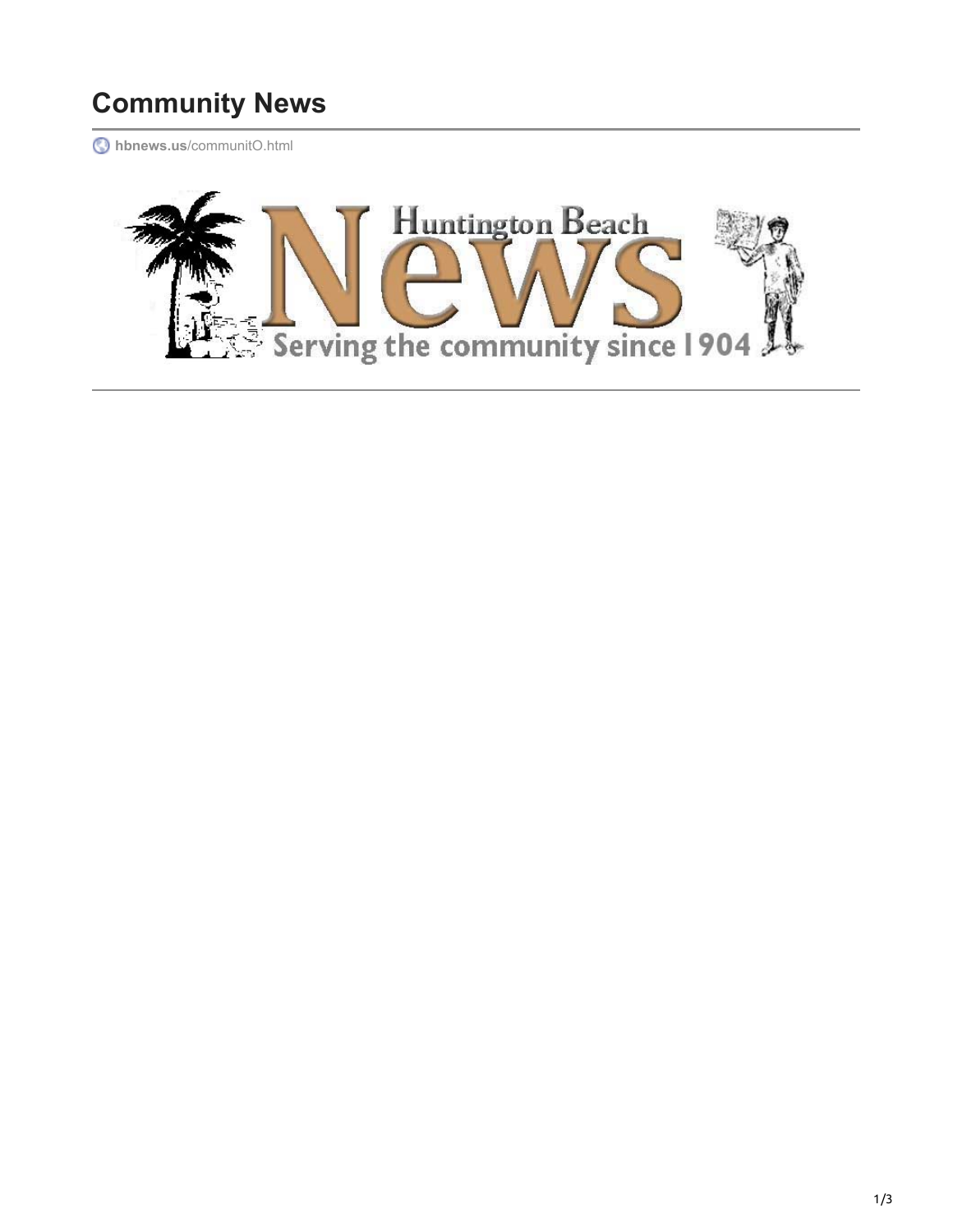## **Huntington Beach marine flare safety; Resident coupon for reusable alternative**

by: Lauren Cozzi Posted: July 20, 2021

**HUNTINGTON BEACH**...The City of Huntington Beach and the California Product Stewardship Council (CPSC) have partnered with CalRecycle to educate residents about marine flare management safety, including the advantages of reusable distress signals, to protect Huntington Beach communities and the local environment.

In the absence of safe disposal options locally, the City encourages resident boaters to consider an electronic visual distress signal device (eVDSD) as a reusable distress signal alternative to the single-use pyrotechnic marine flare.

The United States Coast Guard (USGC) requires boaters to carry several unexpired visual distress signals on board, day and night. Pyrotechnic marine flares are a common type of distress signal, but they are explosive hazardous waste and contain toxic chemicals that pose human health risks, like perchlorate. Marine flares only work once and expire 42 months after the manufacture date.

For safety and enTvironmental reasons, it is essential to manage single-use pyrotechnic marine flares carefully. Residents should never throw flares overboard into the environment or out in household trash. However, Huntington Beach resident boaters do not have access to an ongoing marine flare disposal program, and recreational vessels generate about 174,000 pyrotechnic marine flares every year, according to the California Coastal Commission.

As added incentive to keep local communities and the environment safe, Huntington Beach residents are eligible for a discounted, USGC-approved eVDSD for day and night, when they sign a pledge not to use pyrotechnic marine flares. This discount is open to Huntington Beach residents only, while supplies last, through August 31. Sign the pledge and access the coupon at [https://www.surveymonkey.com/r/HBmarineflare.](https://www.surveymonkey.com/r/HBmarineflare)

The City urges residents to stay alert for future temporary collection events. To learn more about eVDSDs from the vendor, watch the Sirius Signal eVDSD demonstration video at [https://bit.ly/eVDSDdemo.](https://bit.ly/eVDSDdemo)

*Huntington Beach News 18582 Beach Blvd. #236 Huntington Beach, CA 92648 Email: [hbnews@hbquik.com](mailto:hbnews@hbquik.com)*

Visit more of our week's

## **[Community News webpages](http://hbnews.us/index.html)**